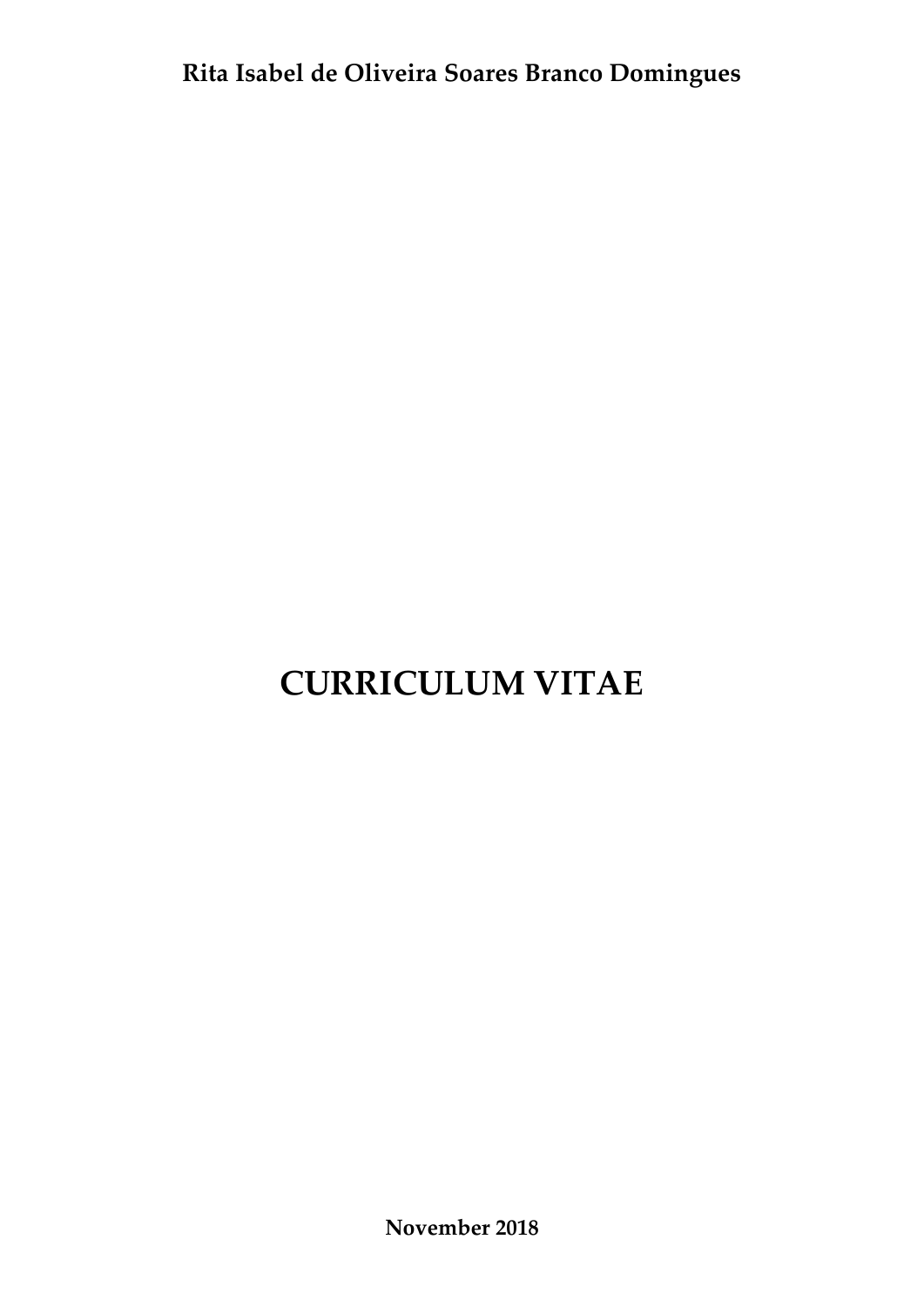## **INDEX**

| 1. Personal Information              | 3              |
|--------------------------------------|----------------|
| 2. Bibliometric Information          | 3              |
| 3. Academic Degrees                  | 3              |
| 4. Current position                  | 3              |
| 5. Past positions                    | $\overline{4}$ |
| 6. Grants                            | $\overline{4}$ |
| 7. Awards                            | 4              |
| 8. Research Interests                | $\overline{4}$ |
| 9. Publications                      | 5              |
| 10. Communications                   | 9              |
| 11. Research Projects                | 14             |
| 12. Collaboration in teaching        | 15             |
| 13. Experience as Scientific Advisor | 15             |
| 14. Editorial activity               | 16             |
| 15. Reviewer Activity                | 16             |
| 16. Language Skills                  | 16             |
| 17. Other Information                | 16             |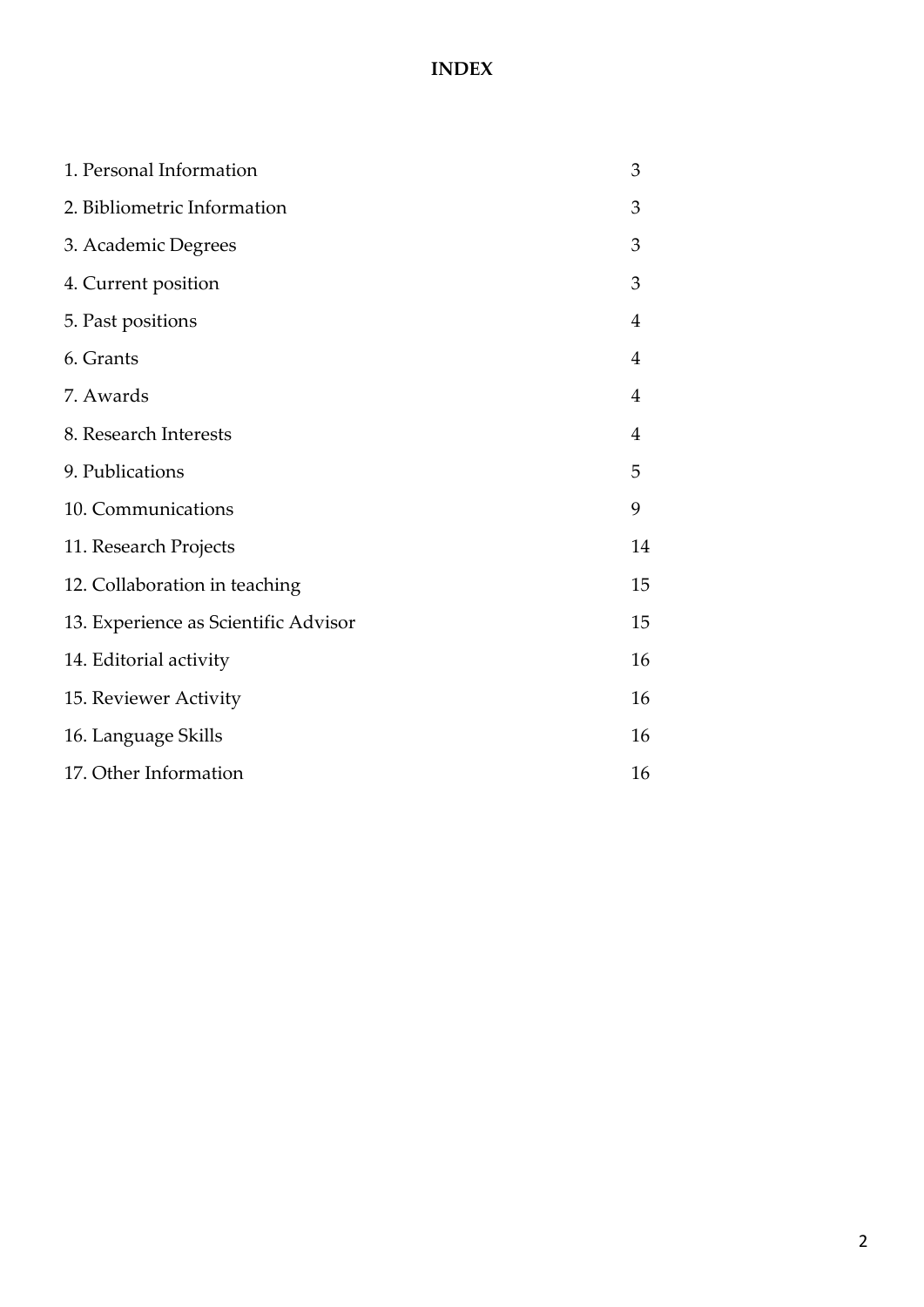## **1. PERSONAL INFORMATION**

**Name** Rita Isabel de Oliveira Soares Branco Domingues **Nationality** Portuguese **Place and Date of Birth** Lisbon, 4 July 1979 **Address** FCT ed. 7, Universidade do Algarve, Campus de Gambelas, 8005-139 Faro, Portugal **Phone** +351 289 800 900 ext. 7898 **Personal phone** +351 916 902 681 **E-mail:** [rbdomingues@ualg.pt](mailto:rbdomingues@ualg.pt)



## **2. ACADEMIC DEGREES**

**– Ph.D. Marine Sciences (specialization in Marine Ecology)**, Universidade do Algarve – **M.Sc. Ecology, Management and Modelling of Marine Resources**, Universidade Nova de Lisboa **– B.Sc. (4-yr degree) Marine Biology and Fisheries**, Universidade do Algarve **2019 (expected) – Ph.D. Psychology**, Universidade do Algarve **2019 (expected) – M.Sc. Clinical and Health Psychology**, Universidade do Algarve **– B.Sc. Psychology**, Universidade do Algarve

## **3. CURRENT POSITION**

**Assistant researcher (investigador auxiliar)** at CIMA - Center for Marine and Environmental Research, University of Algarve (since October 2018)

## **4. PAST POSITIONS**

**Sep 2016 – Oct 2018 – Post-doctoral fellow** at CIMA - Center for Marine and Environmental Research and CIEO – Research Centre for Spatial and Organizational Dynamics, under the supervision of Professors Óscar Ferreira and Saul Neves de Jesus

**Apr 2011 – Aug 2016** - **Post-doctoral fellow** at CIMA - Center for Marine and Environmental Research (University of Algarve) and MARE – Marine and Environmental Sciences Center (University of Lisbon), under the supervision of Professors Vanda Brotas and Ana Barbosa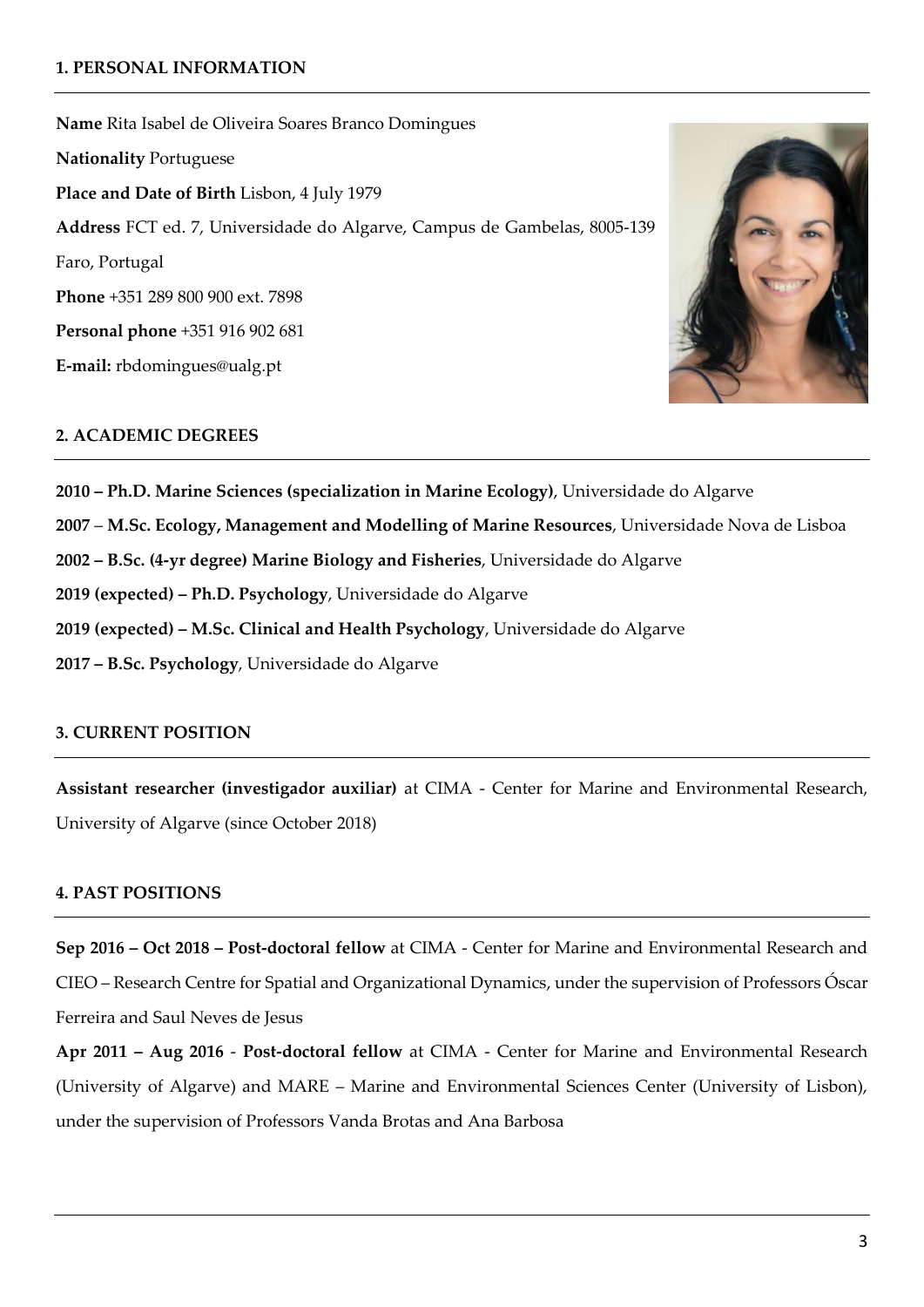**Sep 2016 – Oct 2018 – Postdoctoral grant**, Portuguese Foundation for Science and Technology (contract no. SFRH/BPD/108444/2015)

**Apr 2011 - Aug 2016 – Postdoctoral grant**, Portuguese Foundation for Science and Technology (contract no. SFRH/BPD/68688/2010)

**Oct/Dec 2010 – Research grant**, project "SPICOSA – Science and policy integration for coastal systems assessment", coordinated by Prof. Tomasz Boski, CIMA-UAlg

**Oct 2006/Sep 2010 – Ph.D. grant**, Portuguese Foundation for Science and Technology (contract no. SFRH/BD/27536/2006)

**Nov 2004/Jun 2006 – M.Sc. grant**, Portuguese Foundation for Science and Technology (contract no. SFRH/BM/13402/2003)

**Jun 2001** - **Erasmus grant** to attend the Socrates Summer Course "Physiological Ecology of Algae" at the Laboratoire de Biologie Marine, Concarneau, France

## **6. AWARDS**

2018 – **"Prémio Universidade do Algarve"** merit award for outstanding academic performance

2018 – **Merit scholarship** awarded to the best students in school year 2014-15

2017 – **Best congress paper** at the II International Congress on Interdisciplinarity in Social and Human Sciences (Domingues et al. 2017 J Spat Org Dyn)

2011 – **Young Scientist Award 2010** (Prémio Jovem Cientista 2010), attributed by Fluviário de Mora, Portugal, to the best article on biodiversity and conservation of aquatic resources in estuaries and rivers

#### **7. RESEARCH INTERESTS**

Marine ecology; phytoplankton ecology; coastal ecosystems; coastal management; environmental change; climate change; environmental psychology.

## **8. BIBLIOMETRIC INFORMATION**

[Web of Science:](http://apps.webofknowledge.com/CitationReport.do?product=WOS&search_mode=CitationReport&SID=C1fDJ8xKd1Df1u3RVDQ&page=1&cr_pqid=1&viewType=summary&colName=WOS) no. articles = 25; *h*-index = 10; average citations per article = 17.84 [Scopus:](https://www.scopus.com/authid/detail.uri?authorId=8627143500) no. articles = 22; *h*-index = 11; average citations per article = 22.32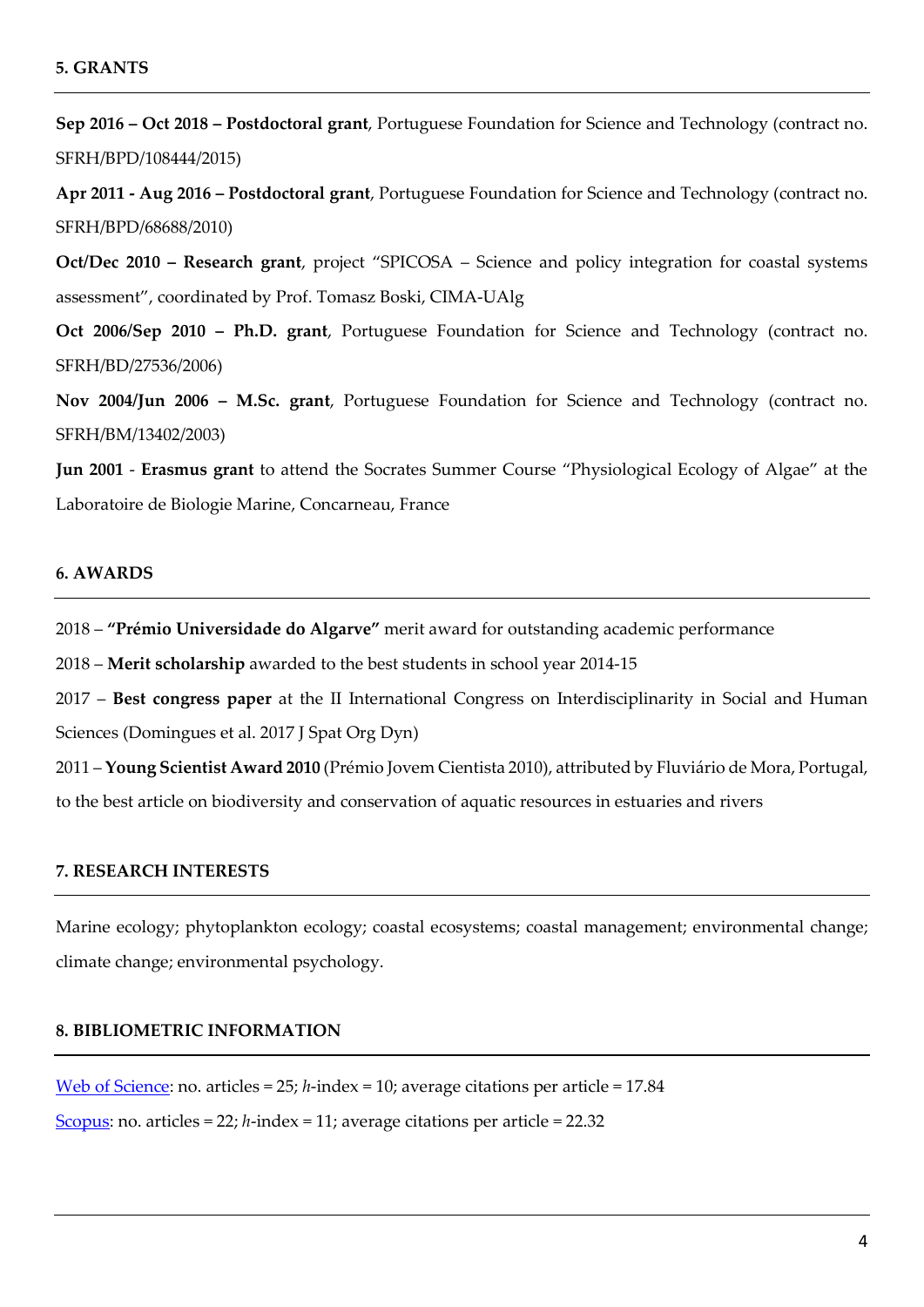#### *9.1 Theses*

**2010 – "Bottom-up regulation of phytoplankton in the Guadiana estuary"**. Ph.D. thesis, University of Algarve, 214 p.

**2007** – "**Phytoplankton succession in the Guadiana upper estuary: before and after the Alqueva dam**". M.Sc. thesis, New University of Lisbon, 114 p.

**2002** – "**Effect of the nutritional environment on phytoplankton succession in the Guadiana River estuary**". Degree ("Licenciatura") Thesis in Marine Biology and Fisheries, University of Algarve, 61 p.

## *9.2 Books (author)*

Muzavor S, **RB Domingues**, MA Chícharo, L Chícharo (2006) **Roteiro Ecológico da Ria Formosa. V – Unicelulares**. CIMA/Universidade do Algarve, 89 p.

#### *9.3 Papers in peer-reviewed international periodicals (included in Web of Science)*

(journal quartile ranking according to SCImago Rank:  $Q1 = top 25\%$ ;  $Q2 = top 50\% - 25\%$ ;  $Q3 = top 75\% - 50\%$ ;  $Q4 =$  bottom  $25\%)$ 

#### *Marine ecology*

25) **Domingues RB**, CC Guerra, AB Barbosa, HM Galvão (2017) **Will nutrient and light limitation prevent eutrophication in an anthropogenically-impacted coastal lagoon?** Continental Shelf Research 141: 11-25 (doi: 10.1016/j.csr.2017.05.003) (Q1)

24) **Domingues RB**, CC Guerra, HM Galvão, V Brotas, AB Barbosa (2017) **Short-term interactive effects of ultraviolet radiation, carbon dioxide and nutrient enrichment on phytoplankton in a shallow coastal lagoon.** Aquatic Ecology 51:91-105 (doi: 10.1007/s10452-016-9601-4) (Q2)

23) **Domingues RB**, CC Guerra, AB Barbosa, HM Galvão (2015) **Are nutrients and light limiting summer phytoplankton in a temperate coastal lagoon?** Aquatic Ecology 49: 127-146 (doi: 10.1007/s10452-015-9512-9) (Q2)

22) Nogueira P\*, **RB Domingues\*\***, AB Barbosa (2014) **Are microcosm volume and sample pre-filtration relevant to evaluate phytoplankton growth?** Journal of Experimental Marine Biology and Ecology 461: 323- 330 (doi: 10.1016/j.jembe.2014.09.006) (Q1) (\*student; \*\*corresponding author)

21) **Domingues RB**, CC Guerra, AB Barbosa, V Brotas, HM Galvão (2014) **Effects of ultraviolet radiation and CO<sup>2</sup> increase on winter phytoplankton assemblages in a temperate coastal lagoon**. Journal of Plankton Research 36: 672-684 (doi: 10.1093/plankt/fbt135) (Q1)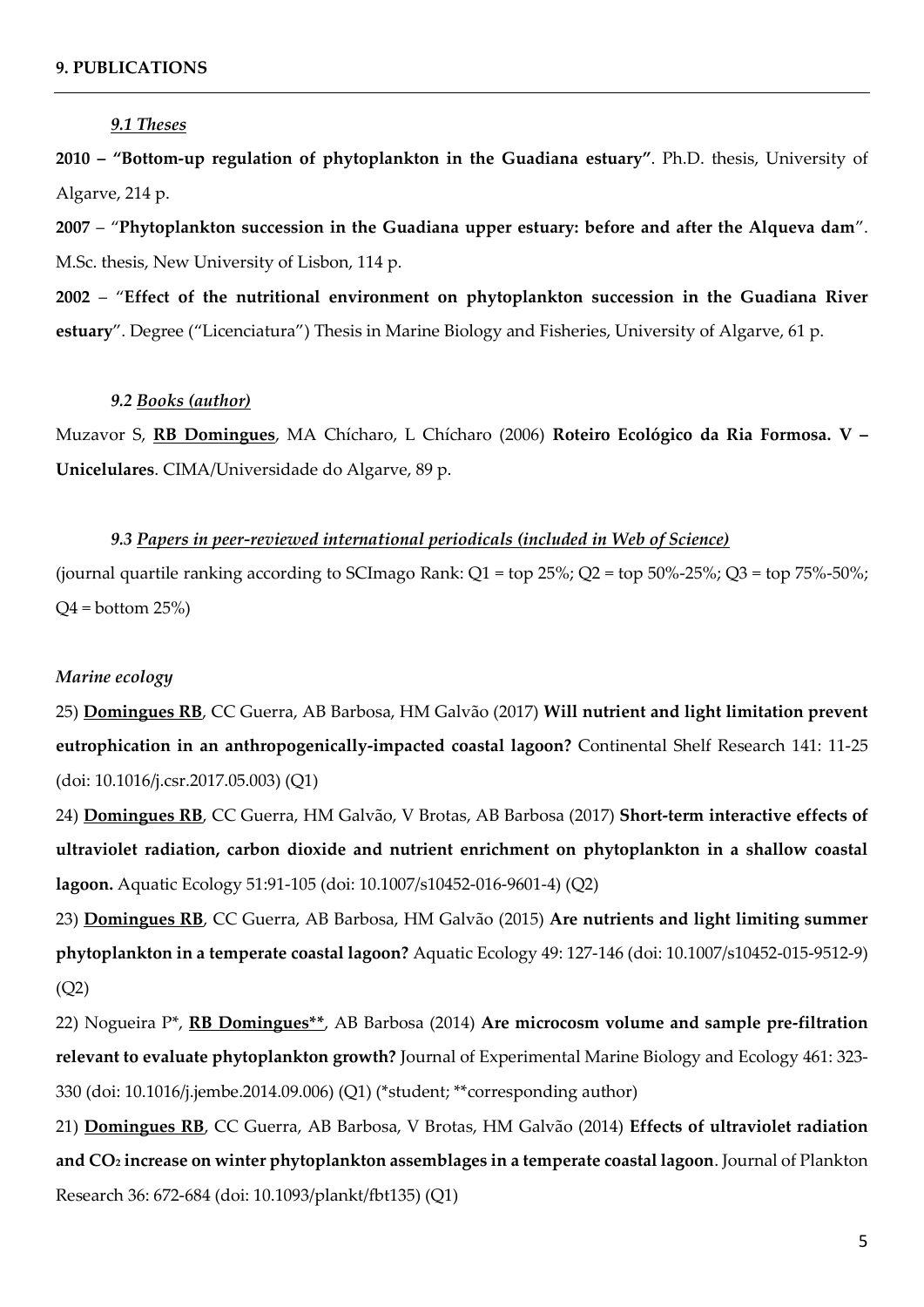20) **Domingues RB**, AB Barbosa, HM Galvão (2014) **River damming leads to decreased phytoplankton biomass and disappearance of cyanobacteria blooms**. Estuarine, Coastal and Shelf Science 136: 129-138 (doi: 10.1016/j.ecss.2013.11.012) (Q1)

19) **Domingues RB**, AB Barbosa, HM Galvão (2013) **Re: Brito, A.C., Brotas, V., Caetano, M., Coutinho, T.P., Bordalo, A.A., Icely, J., Neto, J.M., Serôdio, J., Moita, T. (2012)** *"Defining phytoplankton class boundaries in Portuguese transitional waters: an evaluation of the ecological quality status according to the Water Framework Directive" [Ecological Indicators 19, 5-14].* Ecological Indicators 24: 254-255 (doi: 10.1016/j.ecolind.2012.06.020) (Q1)

18) **Domingues RB**, AB Barbosa, U Sommer, HM Galvão (2012) **Phytoplankton composition, growth and production in the Guadiana estuary (SW Iberia): unraveling changes induced after dam construction.**  Science of the Total Environment 416: 300-313 (doi: 10.1016/j.scitotenv.2011.11.043) (Q1)

17) **Domingues RB**, AB Barbosa, U Sommer, HM Galvão (2011) **Ammonium, nitrate and phytoplankton interactions in a freshwater tidal estuarine zone: potential effects of cultural eutrophication.** Aquatic Sciences 73: 331-343 (doi: 10.1007/s00027-011-0180-0) (Q1)

16) **Domingues RB**, TP Anselmo, AB Barbosa, U Sommer, HM Galvão (2011) **Light as a driver of phytoplankton growth and production in the freshwater tidal zone of a turbid estuary.** Estuarine, Coastal and Shelf Science 91: 526-535 (doi: 10.1016/j.ecss.2010.12.008) (Q1)

15) **Domingues RB**, TP Anselmo, AB Barbosa, U Sommer, HM Galvão (2011) **Nutrient limitation of phytoplankton in the freshwater tidal zone of a turbid, Mediterranean estuary.** Estuarine, Coastal and Shelf Science 91: 282-297 (doi: 10.1016/j.ecss.2010.10.033) (Q1)

14) **Domingues RB**, TP Anselmo, AB Barbosa, U Sommer, HM Galvão (2010) **Tidal variability of phytoplankton and their environmental drivers in the freshwater reaches of the Guadiana estuary (SW Iberia).** International Review of Hydrobiology 95: 352-369 (doi: 10.1002/iroh.201011230) (Q2)

13) Barbosa AB, **RB Domingues**, HM Galvão (2010) **Environmental forcing of phytoplankton in a Mediterranean estuary (Guadiana estuary, SW Iberia): a decadal study of anthropogenic and climatic influences.** Estuaries and Coasts 33: 324-341 (doi: 10.1007/s12237-009-9200-x) (Q1)

12) Galvão H, MP Reis, E Valério, **RB Domingues**, C Costa, D Lourenço, S Condinho, R Miguel, A Barbosa, C Gago, N Faria, S Paulino, P Pereira (2008) **Cyanobacterial blooms in natural waters in Southern Portugal: a water management perspective.** Aquatic Microbial Ecology 53: 129-140 (doi: 10.3354/ame01228) (Q1)

11) **Domingues RB**, A Barbosa, H Galvão (2008) **Constraints on the use of phytoplankton as a biological quality element within the Water Framework Directive in Portuguese waters.** Marine Pollution Bulletin 56: 1389-1395 (doi: 10.1016/j.marpolbul.2008.05.006) (Q1)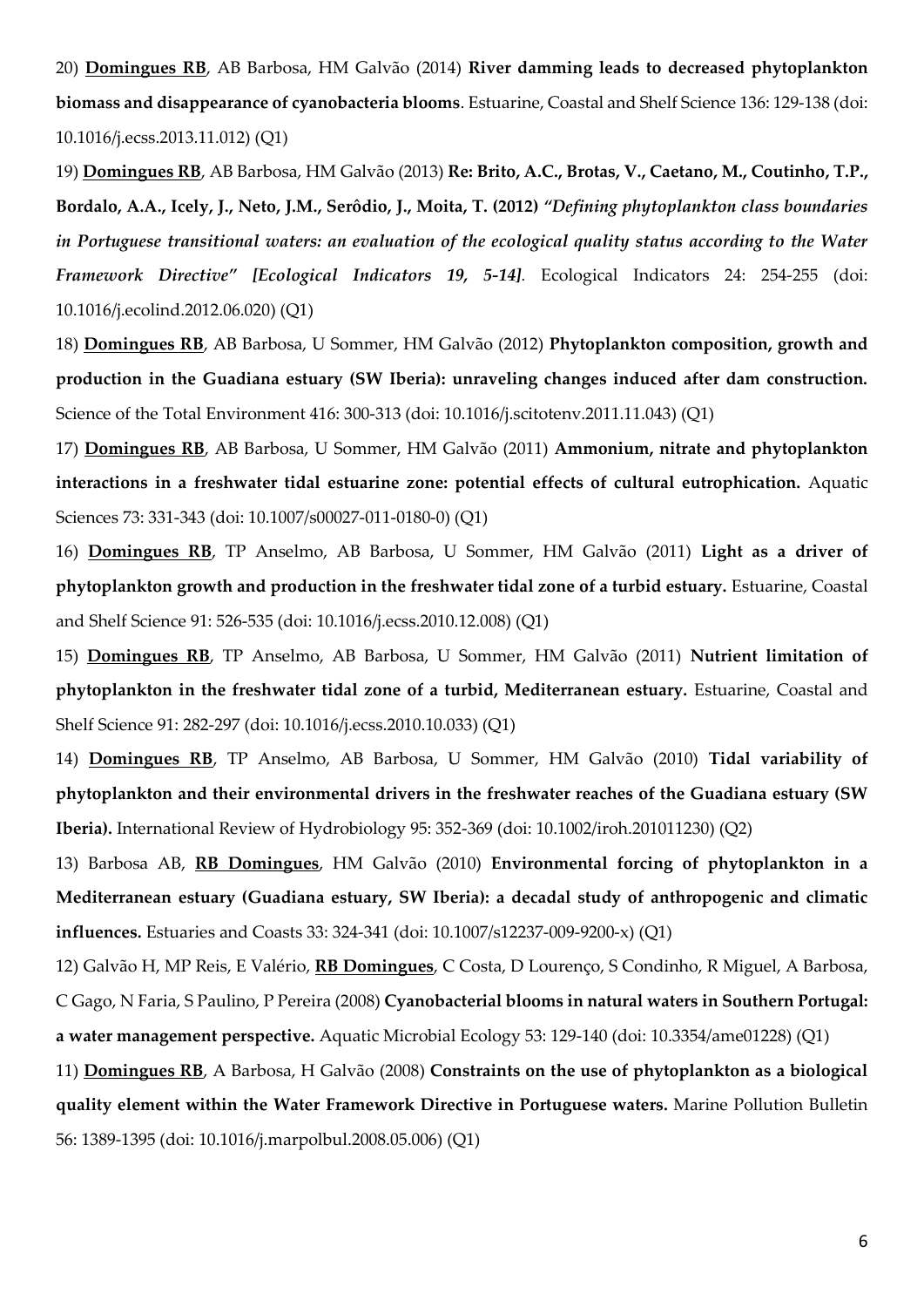10) **Domingues RB**, C Sobrino, H Galvão (2007) **Impact of reservoir filling on phytoplankton succession and cyanobacteria blooms in a temperate estuary**. Estuarine, Coastal and Shelf Science 74: 31-43 (doi:10.1016/j.ecss.2007.03.021) (Q1)

9) **Domingues RB**, H Galvão (2007) **Phytoplankton and environmental variability in a dam regulated temperate estuary**. Hydrobiologia 586: 117-134 (doi: 10.1007/s10750-006-0567-4) (Q2)

8) **Domingues RB**, A Barbosa, H Galvão (2005) **Nutrients, light and phytoplankton succession in a temperate estuary (the Guadiana, south-western Iberia)**. Estuarine, Coastal and Shelf Science 64: 249-260 (doi: 10.1016/j.ecss.2005.02.017) (Q1)

#### *Environmental psychology/Coastal management*

7) **Domingues RB**, J Fernandes, M Cabral, G Gonçalves (2019) **Psychometric properties of the Portuguese Environmental Attitudes Inventory**. Psyecology (doi: 10.1080/21711976.2018.1554020).

6) **Domingues RB**, MC Santos, SN Jesus, Ó Ferreira (2018) **How a coastal community looks at coastal hazards and risks in a vulnerable barrier island system (Faro Beach, southern Portugal).** Ocean and Coastal Management 157: 248-256 (10.1016/j.ocecoaman.2018.03.015) (Q2)

5) **Domingues RB**, G Gonçalves (2018) **Assessing environmental attitudes in Portugal using a new short version of the Environmental Attitudes Inventory**. Current Psychology (doi: 10.1007/s12144-018-9786-x) (Q3)

4) **Domingues RB**, S Costas, SN Jesus, Ó Ferreira (2017) **Sense of place, risk perceptions and preparedness of a coastal population at risk: the case of Faro Beach**. Journal of Spatial and Organizational Dynamics 5: 163-175.

## *Clinical and health psychology*

3) **Domingues RB** (2018) **Modern postural yoga as a mental health promoting tool: a systematic review.** Complementary Therapies in Clinical Practice 31: 248-255 (doi[: 10.1016/j.ctcp.2018.03.002\)](https://doi.org/10.1016/j.ctcp.2018.03.002) (Q1)

2) Becker NB, SN Jesus, JN Viseu, CD Stobäus, M Guerreiro, **RB Domingues** (2018) **Depression and quality of life in older adults: Mediation effect of sleep quality**. International Journal of Clinical and Health Psychology 18: 8-17 (doi: 10.1016/j.ijchp.2017.10.002) (Q2)

1) Marguilho R, Jesus SN, Viseu J, **Domingues RB**, Becker NB, Matavelli RD, Quevedo R, Buela-Casal G (2015) **Sleep and creativity: a literature review.** Advanced Research in Health, Education and Social Sciences: towards a better practice, 131-140.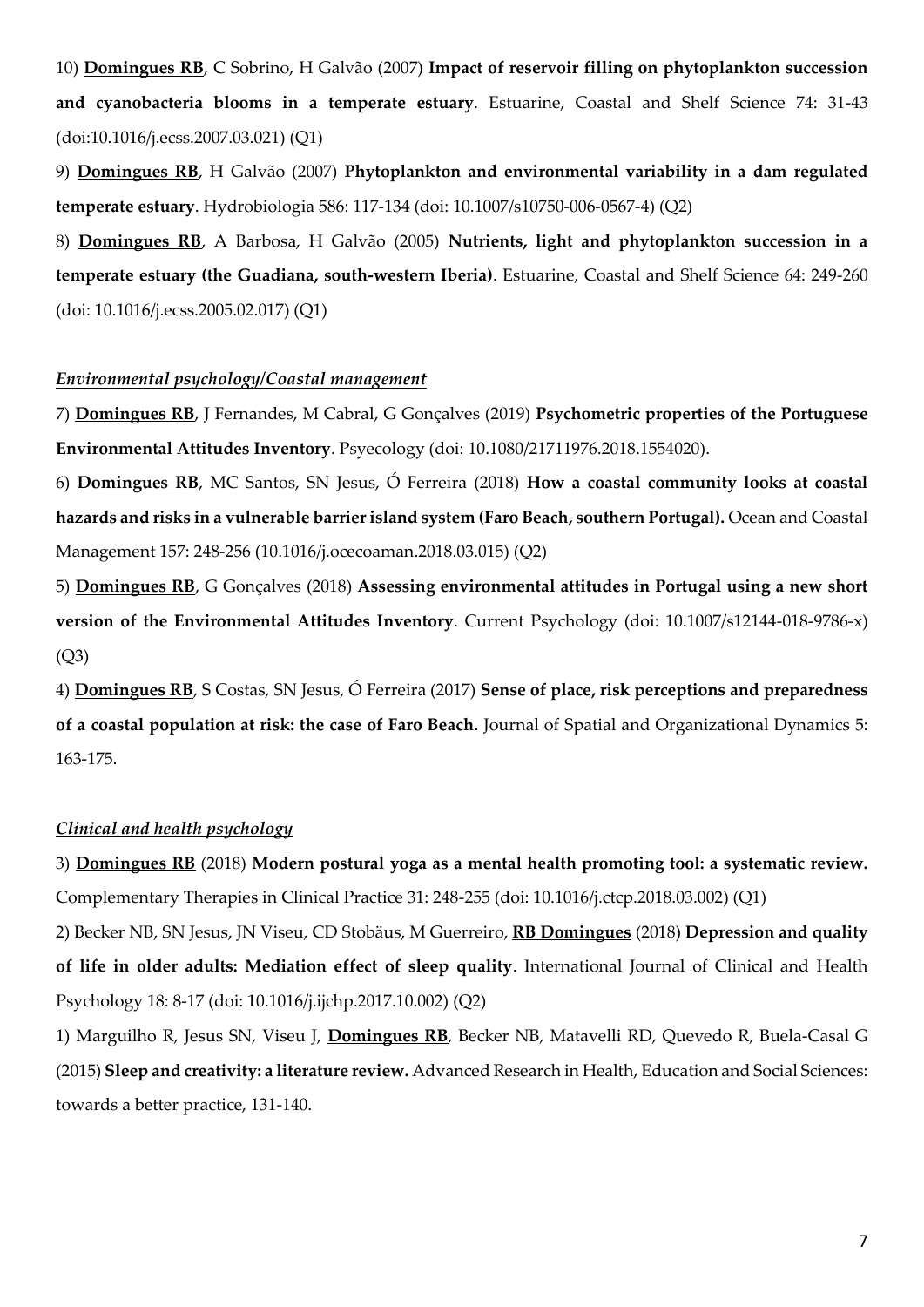#### *9.4 Conference papers*

Marguilho R, SN Jesus, J Viseu, **RB Domingues**, R Quevedo-Blasco, G Buela-Casal (2014) **Sleep and creativity: a bibliometric study**. Modern Research in Health, Education and Social Sciences (eds. M Milcu, RE Wubbolding, I Testoni), Editura Universitara, Bucarest, Romenia, pp. 291-298.

Krug LA, KM Silvano, AB Barbosa, **RB Domingues**, HM Galvão, J Luís, T Platt, P Relvas, S Sathyendranath (2012) **Connections between upwelling patterns and phytoplankton variability under different coastal regimes in SW Iberia Peninsula**. Proceedings of Ocean Optics XXI Conference, Glasgow, Scotland.

**Domingues RB**, TP Anselmo, AB Barbosa, U Sommer, HM Galvão (2009) **Enriquecimento em azoto promove o crescimento do dinoflagelado nocivo** *Kryptoperidinium foliaceum* **no estuário do Guadiana** (Nutrient enrichment promotes the development of the harmful dinoflagellate *Kryptoperidinium foliaceum* in the Guadiana estuary). Actas do X Encontro Ibérico de Fitoplâncton Tóxico e Biotoxinas, Lisbon, Portugal, pp. 37-42.

**Domingues RB**, A Barbosa, H Galvão (2008) **Problemas do uso do fitoplâncton como elemento de qualidade biológica na Directiva-Quadro da Água** (Problems of using phytoplankton as a biological quality indicator within the Water Framework Directive)**.** Actas do 9º Congresso da Água, Cascais, Portugal. **Domingues RB**, A Barbosa, H Galvão (2007) **Algas tóxicas no estuário do Guadiana: impacto da barragem de Alqueva.** Actas do 13º Congresso do Algarve, Lagos, Portugal, pp. 559-566.

#### *9.5 Books (editor)*

**Domingues RB**, H Galvão, E Ribeiro (2007) **Abstracts Book of the 10th Symposium on Aquatic Microbial Ecology**. Universidade do Algarve, 263 p.

#### *9.6 Chapters in edited books*

Morais P, **RB Domingues** (2017) A brief journey along time in the Guadiana estuary. In: D Moura, A Gomes, I Mendes, J Aníbal (eds.), *Guadiana River estuary – Investigating the past, present and future*. University of Algarve, ISBN 978-989-8859-18-1, pp. 105-111.

Galvão H, MP Reis, **RB Domingues**, SM Caetano, AB Barbosa, SM Mesquita, C Costa, C Vilchez, M Ribau-Teixeira (2012) **Ecological tools for the management of cyanobacteria blooms in the Guadiana River watershed, southwest Iberia**. In: M Kumarasamy, *Studies on Water Management Issues*, ISBN 978-953-307-961- 5.

Barbosa AB, **RB Domingues** (2009) **Grazing impact upon phytoplankton production.** In: L Chícharo, I Wagner, M Chícharo, M Lapinska, M Zalewski, *Practical Experiments Guide for Ecohydrology*. UNESCO, pp. 41-46.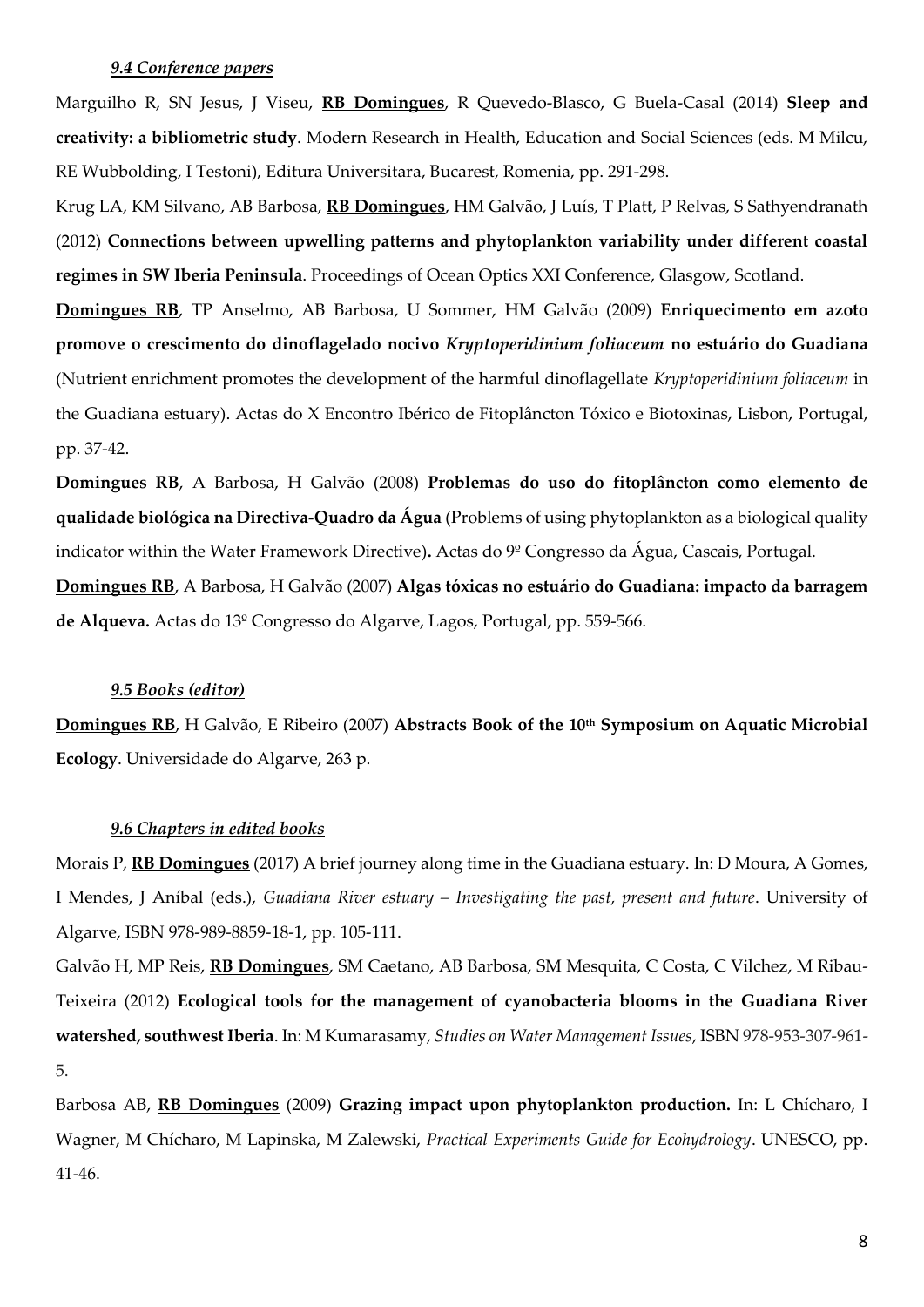## **Domingues RB**, AB Barbosa (2009) **Effects of nutrient and light enrichment on phytoplankton growth.** In:

L Chícharo, I Wagner, M Chícharo, M Lapinska, M Zalewski, *Practical Experiments Guide for Ecohydrology*. UNESCO, pp. 27-30.

## *9.7 Other international publications*

Morais P, **RB Domingues** (2006) **The Guadiana estuary: a journey through time**. ECSA Bulletin, 50: 8-10.

#### **10. COMMUNICATIONS**

## *10.1 Oral communications by invitation*

**10) Domingues RB** (2018) **Perceção de riscos costeiros na Praia de Faro** (Perception of coastal risks at Faro Beach). Biblioteca Municipal de Faro, 29 May

**9) Domingues RB** (2017) **Sense of place, risk perceptions and preparedness of a coastal population at risk**. RISC-KIT Final Conference, Delft, Netherlands, 5-7 April

**8) Domingues RB** (2014) **Phytoplankton as a sentinel of marine ecosystem change.** CIMA day, Faro, Portugal, 6 June

**7) Domingues RB** (2012) **Phytoplankton as a tool to predict climate change impacts on the world's oceans**. Junior Professorship Seminars, GEOMAR, Kiel, Germany, 21 May

**6) Domingues RB** (2011) **Environmental regulation of phytoplankton in the Ria Formosa coastal lagoon – project PHYTORIA**. CIMA Seminars, Faro, Portugal, 12 May

**5) Domingues** RB (2011) **How was phytoplankton affected by the Alqueva dam in the Guadiana estuary?** Forum Guadiana, Isla Cristina, Spain, 13 April

**4) Domingues RB** (2010) **Phytoplankton: a critical player in the water quality assessment of estuaries.** CIMA – CIEO – CIAC Environment, Economy and Society Research Colloquium, Faro, Portugal, 1 October **3) Domingues RB** (2007) **Toxic algae in the Guadiana estuary: a social concern**. Asia-Link Workshop, Faro, Portugal, 11-15 June

**2) Domingues RB** (2006) **Algas tóxicas no estuário do Guadiana: antes e depois da barragem de Alqueva**. Fórum Guadiana, Castro Marim, Portugal, 21 October

**1) Domingues RB** (2004) **Phytoplankton dynamics in the Guadiana**. workshop "Managing the Guadiana estuary – the Ecohydrology and phytotechnology approaches", Faro, Portugal, 1-3 September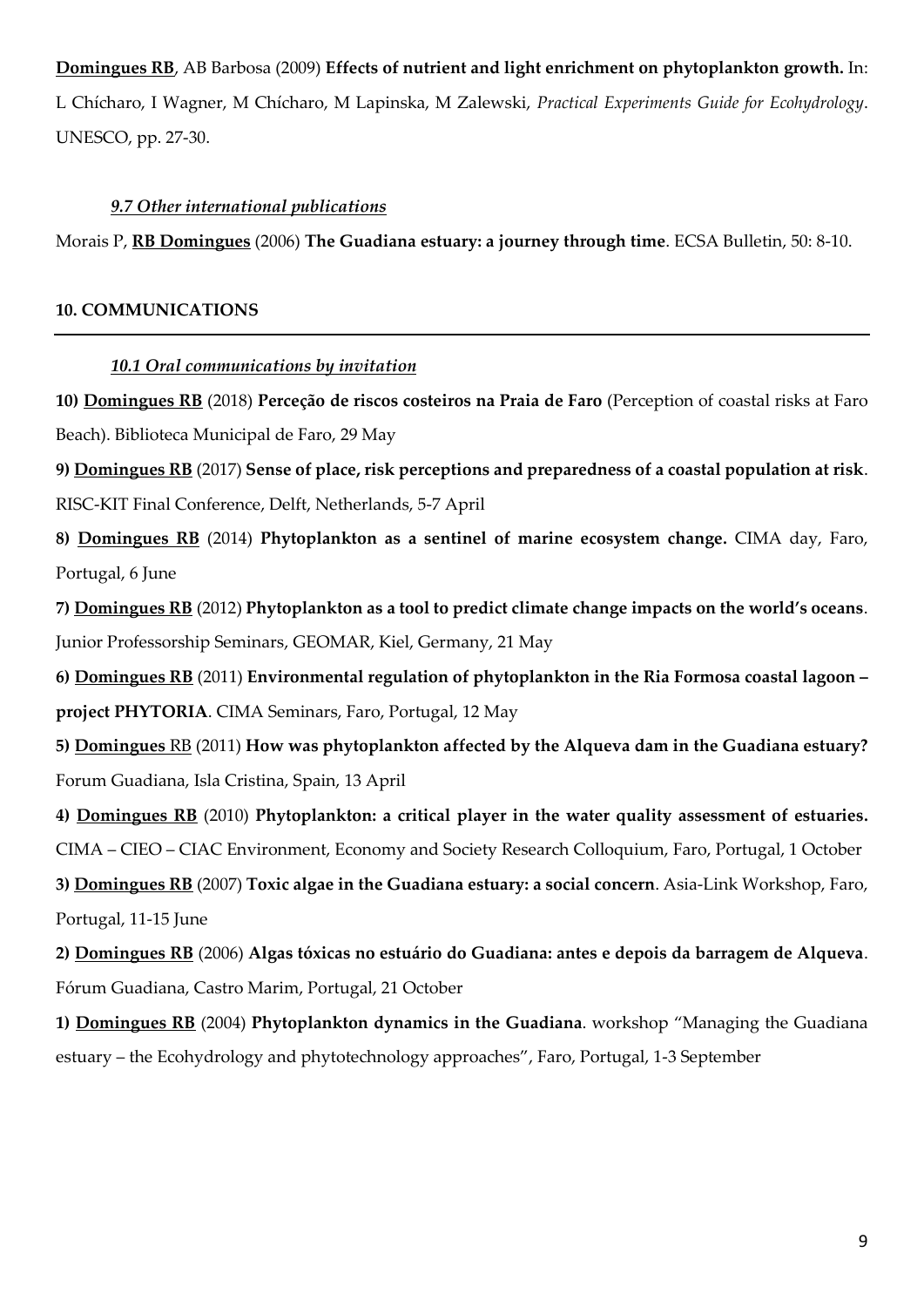#### *10.2 Other oral communications (as presenter)*

**16) Domingues RB**, S Costas, SN Jesus, Ó Ferreira (2017) **Sense of place, risk perception and preparedness of a coastal population at risk (Faro Beach, Portugal): a qualitative content analysis**. II International Congress on Interdisciplinarity in Social and Human Sciences, Faro, Portugal, 11-12 May

**15) Domingues RB**, J Fernandes, M Cabral, G Gonçalves (2016) **A estrutura das atitudes ambientais na população Portuguesa** (The structure of environmental attitudes in the Portuguese population). IX Simpósio Nacional de Investigação em Psicologia, Faro, Portugal, 30 June-2 July

**14) Domingues RB**, J Fernandes, M Cabral, G Gonçalves (2016) **Adaptation and evaluation of the Portuguese version of the Environmental Attitudes Inventory.** International Congress on Interdisciplinarity in Social and Human Sciences, Faro, Portugal, 5-6 May

**13) Domingues RB**, MC Santos (2015) **Relações entre procrastinação e motivação em alunos do ensino básico** (Relationships between procrastination and motivation in school-aged children). XIV Encontro de Psicologia do Algarve, Faro, Portugal, 9 April

**12) Domingues RB**, CC Guerra, AB Barbosa, V Brotas, HM Galvão (2014) **Effects of ultraviolet radiation and CO<sup>2</sup> increase on winter phytoplankton assemblages in a temperate coastal lagoon**. ECSA54 - Coastal systems under change: tuning assessment and management tools, Sesimbra, Portugal, 12-16 May

**11) Domingues RB**, AB Barbosa, HM Galvão (2013) **Effects of river damming on estuarine phytoplankton: the Guadiana estuary case study (SW Iberia)**. Symposium on the Problems of Small Estuaries, Swansea, UK, 8-11 April

**10) Domingues RB**, AB Barbosa, V Brotas (2012) **Effects of ultraviolet radiation, carbon dioxide and temperature increase on winter phytoplankton assemblages in a temperate coastal lagoon (Ria Formosa, Portugal)**. 7th Symposium on the Atlantic Iberian Margin, Lisbon, Portugal, 16-20 December

**9) Domingues RB**, CC Guerra, AB Barbosa, HM Galvão (2012) **Phytoplankton nutrient limitation in the Ria Formosa: implications for eutrophication assessment**. 7 th Symposium on the Atlantic Iberian Margin, Lisbon, Portugal, 16-20 December

**8) Domingues RB**, TP Anselmo, AB Barbosa, U Sommer, HM Galvão (2009) **Nutrient enrichment promotes the development of the harmful dinoflagellate** *Kryptoperidinium foliaceum* **in the Guadiana estuary**. Encontro Ibérico de Fitoplâncton Tóxico e Biotoxinas, Lisbon, Portugal, 12-15 May

**7) Domingues RB**, TP Anselmo, A Barbosa, U Sommer, H Galvão (2009) **Effects of N, P and Si enrichment on phytoplankton composition and growth in the Guadiana estuary (SW Iberia)**. ASLO International Meeting, Nice, France, 25-30 January

**6) Domingues RB**, A Barbosa, H Galvão (2008) **Constraints on the use of phytoplankton as a biological quality element within the Water Framework Directive**. 9º Congresso da Água, Cascais, Portugal, 2-4 April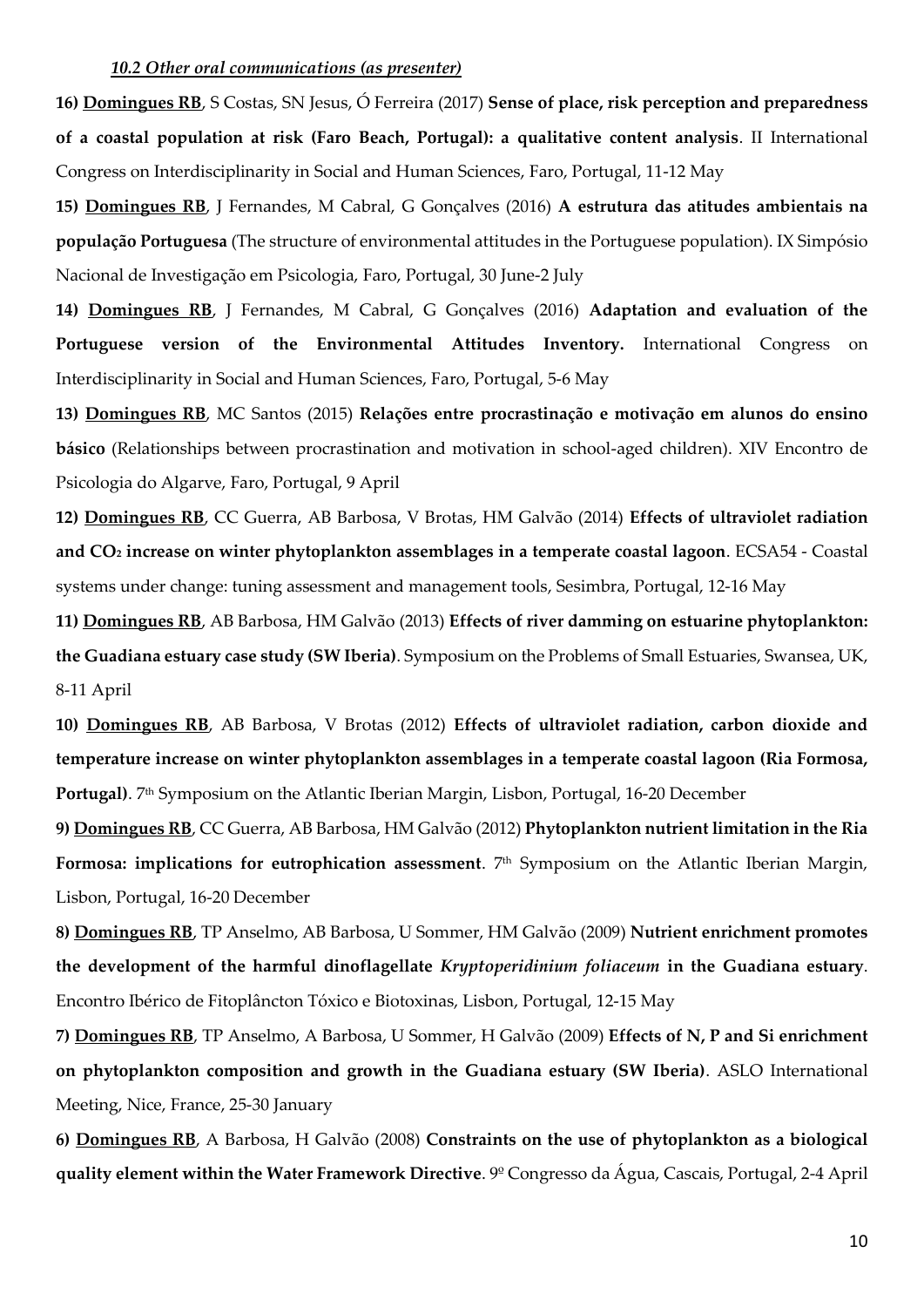**5) Domingues RB**, A Barbosa, H Galvão (2008) **Phytoplankton succession in the Guadiana estuary: before and after the Alqueva dam**. Technical Workshop on Temporal Variability of Phytoplankton Communities in Coastal Ecosystems: Methodologies and Applications, Punta Umbria, Spain, 6-7 March

**4) Domingues RB**, A Barbosa, H Galvão (2007) **Algas tóxicas no estuário do Rio Guadiana: impacto da barragem de Alqueva (Toxic algae in the Guadiana estuary: impact of the Alqueva dam)**. 13º Congresso do Algarve, Lagos, Portugal, 15-17 November

**3) Domingues RB**, C Sobrino, H Galvão (2005) **Phytoplankton dynamics in the Guadiana upper estuary: before and after the Alqueva dam**", III Plankton Symposium, Figueira da Foz, Portugal, 17-20 March

**2) Domingues RB**, C Sobrino, H Galvão, S Vidal (2004) **Phytoplankton dynamics in the dam regulated Guadiana estuary (SE Portugal)**. XII Conference of the Spanish Limnology Association/IV Iberian Conference on Limnology, Oporto, Portugal, 5-9 July

**1) Domingues RB**, A Barbosa, H Galvão (2003) **Nutrient and phytoplankton succession in the Guadiana River upper estuary (SE Portugal)**. II Plankton Symposium, Vigo, Spain, 16-19 October

## *10.3 Other oral communications (as co-author)*

**3)** Krug LA, KM Silvano, AB Barbosa, **RB Domingues**, HM Galvão, J Luís, T Platt, P Relvas, S Sathyendranath (2012) **Linking phytoplankton variability and climate forcing off SW Iberia**. 7th Symposium on the Atlantic Iberian Margin, Lisbon, Portugal, 16-20 December

**2)** Galvão HM, **RB Domingues**, AB Barbosa, CC Guerra (2011) **Ecological tools for the management of cyanobacteria blooms in the Guadiana River watershed, Southwest Iberia**. 12th Symposium on Aquatic Microbial Ecology, Rostock–Warnemünde, Germany, 28th August – 2nd September

**1)** Anselmo TP, **RB Domingues**, V Sousa, M Ribau Teixeira, AB Barbosa, HM Galvão (2009) **Distribution of cyanobacteria and microcystins in the Guadiana estuary**. 1º Congresso Ibérico de Cianotoxinas, Porto, Portugal, 6-7 July

#### *10.4 Communications in poster*

**27)** Campoy NA, J Cruz, MA Teodósio, J Barcelos e Ramos, F Gallo, F Viveiros, C Silva, L Rodriguez, T Ferreira, P Range, **RB Domingues**, AB Barbosa, C Schlosser (2015) **Observational and manipulative experiments using planktonic assemblages in nearshore North Atlantic CO<sup>2</sup> vents**. ASLO International Meeting, Granada, Spain, 22-27 February

**26) Domingues RB**, CC Guerra, AB Barbosa, HM Galvão (2014) **Effects of potential nutrient enrichments on phytoplankton growth in a temperate coastal lagoon**. ECSA54 - Coastal systems under change: tuning assessment and management tools, Sesimbra, Portugal, 12-16 May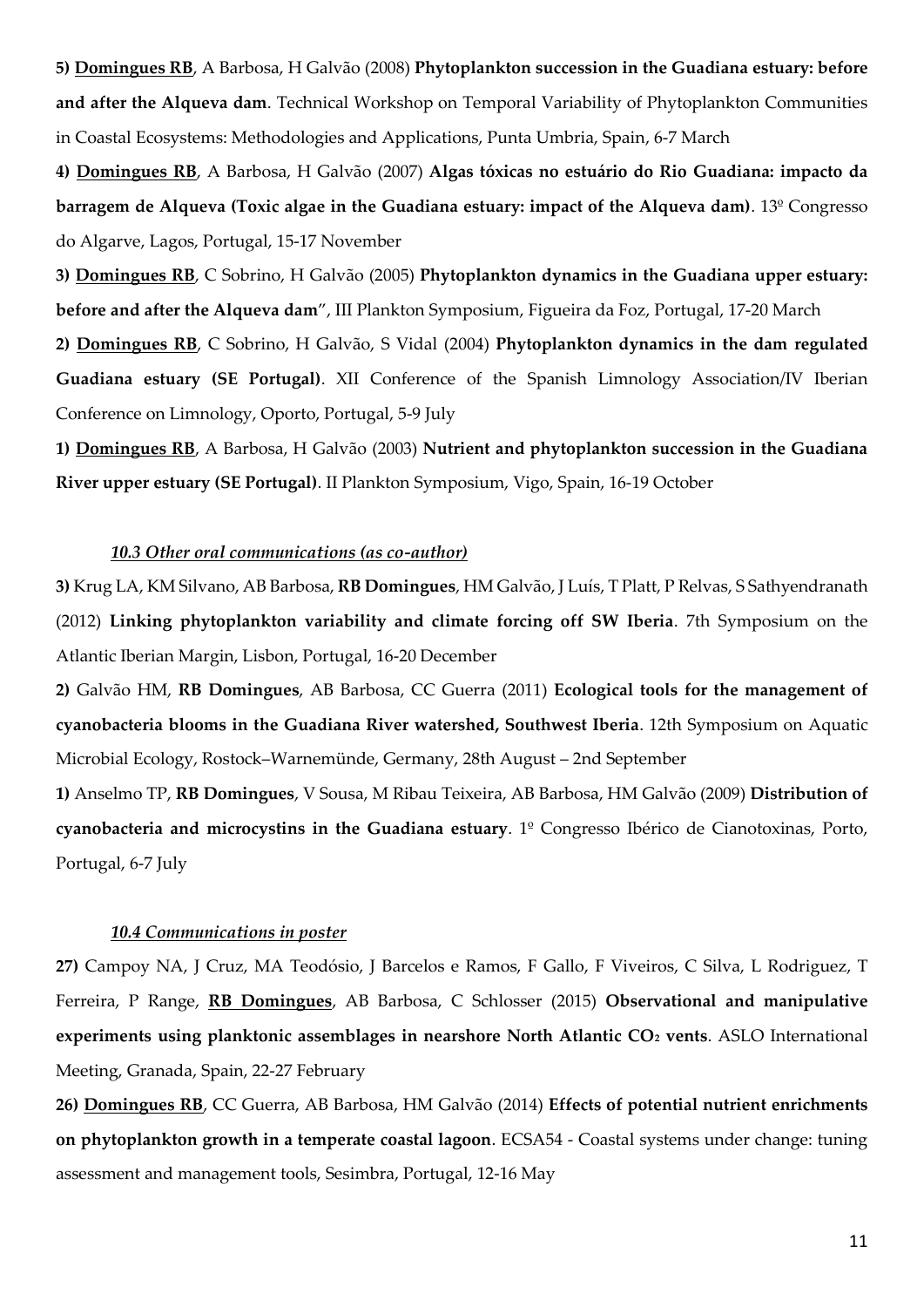**25)** Krug LA, KM Silvano, AB Barbosa, P Relvas, J Luís, **RB Domingues**, C Luís, HM Galvão, T Platt, S Sathyendranath (2014) **Effects of upwelling on phytoplankton off SW Iberia coast**. ECSA54 - Coastal systems under change: tuning assessment and management tools, Sesimbra, Portugal, 12-16 May

**24) Domingues RB**, CC Guerra, AB Barbosa, HM Galvão (2013) **Phytoplankton primary production in shallow coastal ecosystems: a turbid estuary** *versus* **a multi-inlet lagoon (SE Portugal)**. The 44th International Liège Colloquium on Ocean Dynamics, Liège, Belgium, 13-17 May

**23)** Barbosa AB, **RB Domingues** (2013) **Regulation of plankton metabolism in a mesotidal coastal lagoon**. Symposium on the Problems of Small Estuaries, Swansea, UK, 8-11 April

**22) Domingues RB**, AB Barbosa, HM Galvão (2012) **Impacts of the Alqueva dam on phytoplankton in the Guadiana estuary**. 7<sup>th</sup> Symposium on the Atlantic Iberian Margin, Lisbon, Portugal, 16-20 December

**21)** Guerra CC, **RB Domingues**, AB Barbosa, HM Galvão (2012) **Phytoplankton growth and mortality in the Ria Formosa coastal lagoon: evaluating results obtained from dilution technique**. 7th Symposium on the Atlantic Iberian Margin, Lisbon, Portugal, 16-20 December

**20)** Costa A, CC Guerra, **RB Domingues**, AB Barbosa (2012) **Effect of nutrients and light on the growth of heterotrophic bacterioplankton in the Ria Formosa coastal lagoon**. 7th Symposium on the Atlantic Iberian Margin, Lisbon, Portugal, 16-20 December

**19)** Nogueira P, **RB Domingues**, AB Barbosa (2012) **Experimental strategies used to evaluate phytoplankton growth limitation**. 7th Symposium on the Atlantic Iberian Margin, Lisbon, Portugal, 16-20 December

**18)** Silva AV, **RB Domingues**, AB Barbosa (2012) *Kryptoperidinium foliaceum***, a hazard to the Guadiana estuary? Effects of environmental drivers on its growth**. 7 th Symposium on the Atlantic Iberian Margin, Lisbon, Portugal, 16-20 December

**17)** Krug LA, KM Silvano, AB Barbosa, **RB Domingues**, HM Galvão, J Luís, T Platt, P Relvas, S Sathyendranath (2012) **Connections between upwelling patterns and phytoplankton variability under different coastal regimes in SW Iberia Peninsula**. Ocean Optics Conference, Glasgow, Scotland, 8-12 October

**16)** Krug LA, AB Barbosa, **RB Domingues**, HM Galvão, J Luís, P Relvas, S. Sathyendranath, T. Platt (2012) **Remote sensing of phytoplankton variability off South-Western Iberia: a sentinel for climate change?** The 44th International Liège Colloquium on Ocean Dynamics, Liège, Belgium, 1-11 May

**15) Domingues RB**, AB Barbosa, U Sommer, HM Galvão (2011) **Environmental drivers of phytoplankton in a turbid estuary: nutrient vs. light limitation**. 5<sup>th</sup> European Phycological Congress*,* Rhodes, Greece, 4-9 September

**14)** Guerra CC, **RB Domingues**, AB Barbosa, HM Galvão (2011) **Effects of temperature, light and nutrients on phytoplankton composition and growth in a mesotidal coastal lagoon**. 12<sup>th</sup> Symposium on Aquatic Microbial Ecology, Rostock, Germany, 28 August – 2 September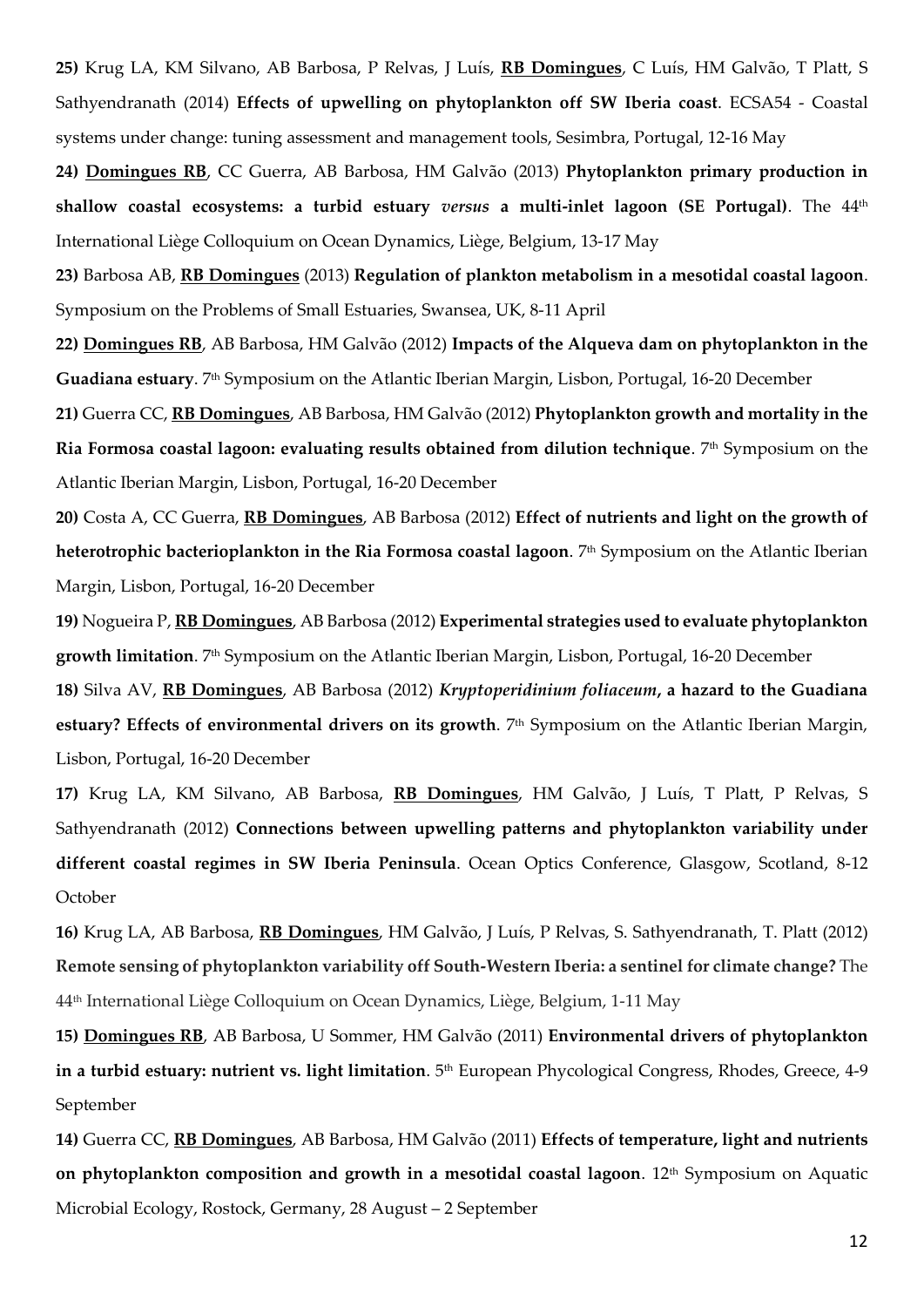**13)** Barbosa AB, **RB Domingues**, CC Guerra, HM Galvão (2011) **Seasonal and interannual dynamics of phytoplankton in a mesotidal coastal lagoon: unravelling the effects of climate change and local-human influences**. 12<sup>th</sup> Symposium on Aquatic Microbial Ecology, Rostock, Germany, 28 August – 2 September **12)** Anselmo TP, **RB Domingues**, V Sousa, T Cecílio, MJ Rosa, MR Teixeira, A Barbosa, H Galvão (2010) **Dinâmica de cianobactérias tóxicas no Guadiana (2002 a 2008)**. Forum Guadiana, Vila Real de Santo António, 30 June

**11)** Barbosa AB, **RB Domingues**, HM Galvão (2009) **Environmental forcing of phytoplankton in a semiarid estuary (Guadiana estuary, SW Iberia): a decadal study of anthropogenic and climatic influences**. ASLO International Meeting, Nice, France, 25-30 January

**10)** Gomes TA, **Domingues RB**, A Barbosa, H Galvão (2009) **Seasonal dynamics of heterotrophic bacterioplankton in a temperate estuary (the Guadiana)**. ASLO International Meeting, Nice France, 25-30 January

**9) Domingues RB**, A Barbosa, H Galvão (2007) **Phytoplankton succession in a dam regulated estuary (the Guadiana, south-east Portugal)**. AGU Chapman Conference on Long Time-Series Observations in Coastal Ecosystems: Comparative Analyses of Phytoplankton Dynamics on Regional to Global Scales, Rovinj, Croatia, 8-12 October

**8)** Gomes TA, **RB Domingues**, A Barbosa, H Galvão (2007) **Spring-summer dynamics of heterotrophic bacterioplankton in a temperate estuary (the Guadiana)**. 10<sup>th</sup> Symposium on Aquatic Microbial Ecology, Faro, Portugal, 2-7 September

**7) Domingues RB**, A Barbosa, H Galvão (2007) **Phytoplankton, nutrients and light variability in the**  Guadiana estuary: effect of changes in freshwater flow.  $10<sup>th</sup>$  Symposium on Aquatic Microbial Ecology, Faro, Portugal, 2-7 September

**6) Domingues RB**, H Galvão (2007) **Seasonal and interannual variability of phytoplankton and nutrients in the Guadiana estuary: before and after dam construction**. 42nd European Marine Biology Symposium, Kiel, Germany, 27-31 August

**5) Domingues RB**, H Galvão, T Cecílio, MJ Rosa (2006) **Cianobactérias no estuário do Guadiana (Cyanobacteria in the Guadiana estuary)**. 5º Congresso Ibérico de Gestão e Planeamento da Água, Faro, Portugal, 4-8 December

**4) Domingues RB**, C Sobrino, H Galvão (2005) **Cyanobacteria blooms in the Guadiana estuary (SE Portugal)**", 9th Symposium on Aquatic Microbial Ecology, Helsinki, Finland, 21-26 August

**3)** Galvão H, S Vidal, C Rocha, R Miguel, A Matthiensen, **R Domingues**, C Sobrino, S Caetano (2002) **Importance of benthic-pelagic coupling in the dynamics of cyanobacteria blooms in the Guadiana River (Southern Portugal)**. Cyanofix Final Symposium "Cyanobacterial Nitrogen Fixation: from molecules to ecological systems", Tomar, Portugal, 25-28 September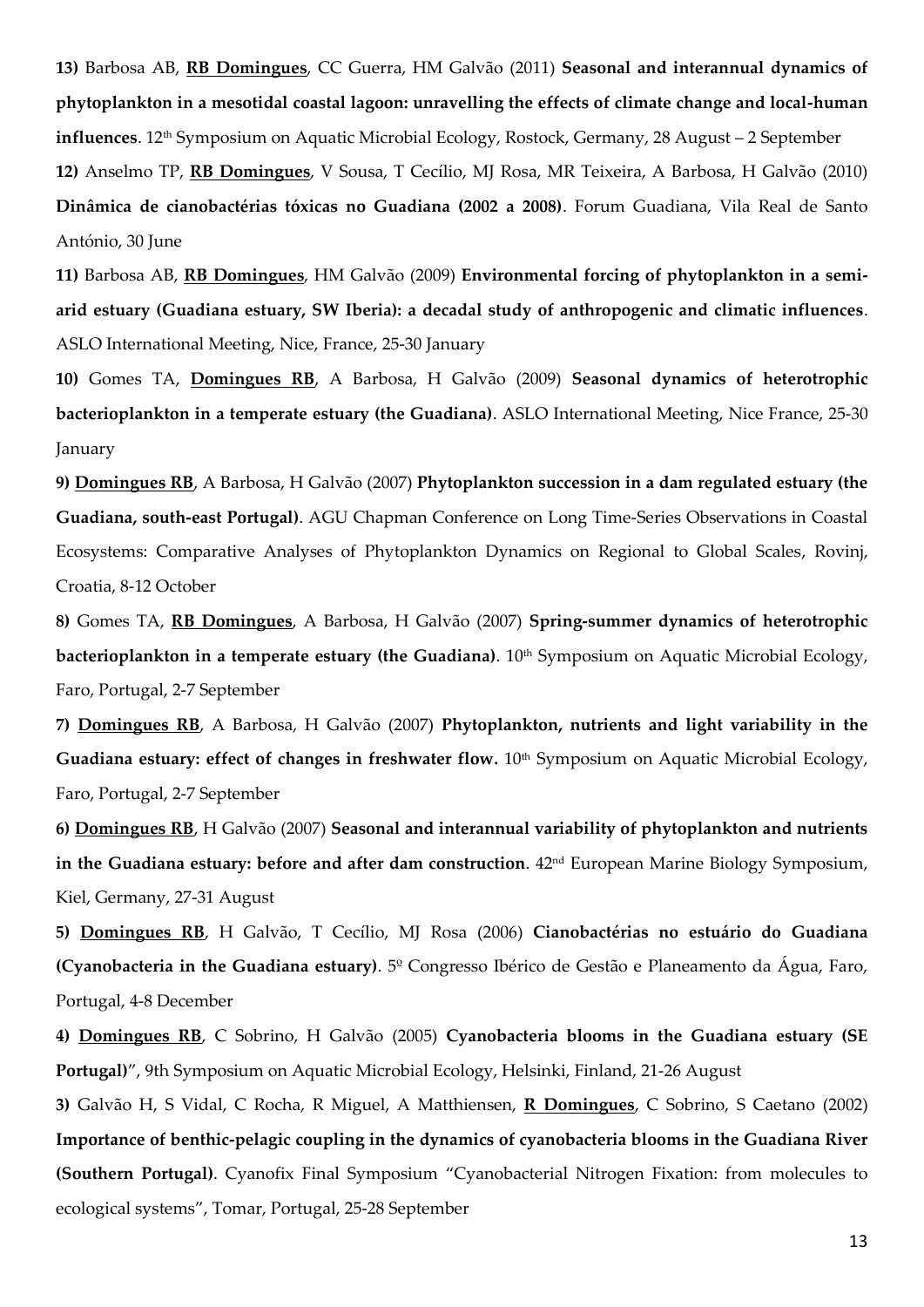**2) Domingues RB**, A Barbosa, H Galvão (2002) **Nutrient limitation and seasonal evolution of the N:P:Si ratio in the Guadiana River Estuary**. XI Iberian Conference on Marine Chemistry, Faro, Portugal, 2-4 April **1)** Galvão H, S Vidal, C Rocha, R Miguel, **R Domingues**, S Mesquita, S Caetano, C Sobrino (2002) **Dynamics of cyanobacteria blooms in the Guadiana River Estuary**. Cyanoporto International Conference, Porto, Portugal, 10-11 March

#### *10.4 PhD Seminars at the University of Algarve*

**2009 –** "Effects of N, P and Si enrichment on phytoplankton composition and growth in the Guadiana estuary: implications for eutrophication control" (oral)

**2008 –** "Use of phytoplankton as a biological quality element in the Guadiana estuary: application of the EU Water Framework Directive" (oral)

**2007** – "Nutrient uptake and growth kinetics characteristics of phytoplankton in the Guadiana estuary: effects on succession and cyanobacteria dominance" (poster)

## **11. RESEARCH PROJECTS**

**"LUANDAWATERFRONT – Luanda Bay ecological assessment – a waterfront-based approach to reduce environmental risks and increase quality of life"**, coordinated by Prof. Alexandra Teodósio, CCMar-UAlg (Aga Khan/FCT project), 2018-2021, researcher

"**MOFETA – Investigating the ecological effects of ocean acidification in shallow water volcanic CO2 vents of the Azores**" coordinated by Dr. Pedro Range (FCT project, contract no. EXPL/MAR-EST/0604/2013), invited researcher

"**PHYTORIA – Environmental regulation of phytoplankton in the Ria Formosa coastal lagoon**" coordinated by Prof. Helena Galvão, University of Algarve (FCT project, contract no. PTDC/MAR/114380/2009), Mar 2011 – Aug 2014, researcher and task coordinator

"**PHYTOCLIMA – Remote sensing of phytoplankton variability patterns off south-western Iberia: a sentinel for climate change?**" coordinated by Prof. Ana Barbosa, University of Algarve (FCT project, contract no. PTDC/AAC-CLI/114512/2009), Apr 2011 – Sep 2014, researcher

"**SPICOSA – Science and policy integration for coastal systems assessment**", coordinated by Prof. Tomasz Boski (funded by EU's 6<sup>th</sup> Framework Programme for Research), Oct-Dec 2010, researcher

"**Whole-system metabolism and CO<sup>2</sup> fluxes in a coastal lagoon dominated by saltmarsh and seagrass meadows**", coordinated by Prof. Rui Santos, University of Algarve (FCT project, contract no. PTDC/AAC-CLI/103348/2008), Mar 2010 – Aug 2014, researcher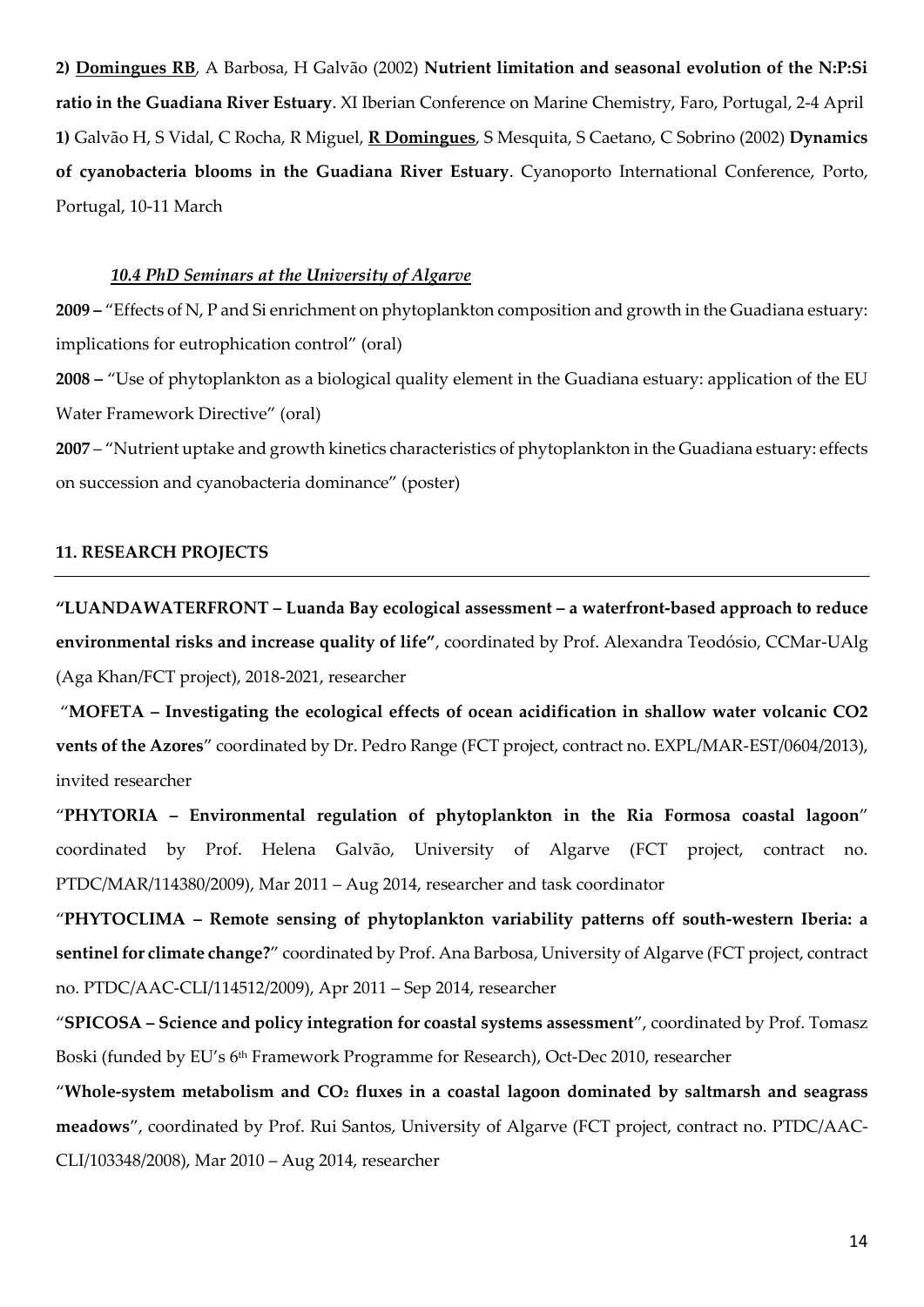"**DYNCYANO – Dynamics of cyanobacteria and cyanotoxins in the Guadiana estuary**", coordinated by Prof. Helena Galvão, University of Algarve (FCT project, contract no. PTDC/AMB/64747/2006), Jan 2008 – Dec 2010, researcher

"**DYNCOSTAL – Physical and biogeochemical dynamics of coastal countercurrents: a study case in Algarve Luff**", Universidade Lusófona (FCT project, contract no. POCTI/CTA/48250/2002), Jul 2006 – Jun 2009, researcher

"**Risk assessment of toxic cyanobacteria blooms in the Guadiana estuary**" project Leader +, Mar 2004 – Feb 2006, project co-coordinator and researcher

## **12. COLLABORATION IN TEACHING (at University of Algarve)**

*12.1. M.Sc. courses* **Marine Trophic Dynamics Advanced Methods in Biological Oceanography Methods and Processes in Biological Oceanography Biogeochemical Processes and Global Change**

*12.2 B.Sc. courses* **Plankton: Organisms and Processes Biological Oceanography Marine Microbiology Cell Biology**

## **13. EXPERIENCE AS SCENTIFIC ADVISOR**

## *13.1 Final B.Sc. project in Marine Biology at UAlg*

2018/19 – **Laura Calvinho**, "Metodologias experimentais em ecologia de fitoplâncton"

2018-19 – **Paulo Loureiro**, "Avaliação da eutrofização no estuário do Guadiana"

2015/16 – **Inês Maia**, "How long is too long? Incubation time versus bottle volume in phytoplankton microcosm experiments"

2012/13 – **Cláudia Vilaça**, "Efeito do aumento do CO2 e radiação ultravioleta no crescimento e mortalidade do fitoplâncton na Ria Formosa"

2011/12 – **Patrícia Nogueira**, "Estratégias experimentais para avaliação da limitação do crescimento do fitoplâncton"

2011/12 – **Ana Silva**, "Factores reguladores do crescimento do dinoflagelado nocivo *Kryptoperidinium foliaceum"*

2011/12 – **Ana Costa**, "Efeito dos nutrientes e luz no crescimento do bacterioplâncton heterotrófico na Ria Formosa"